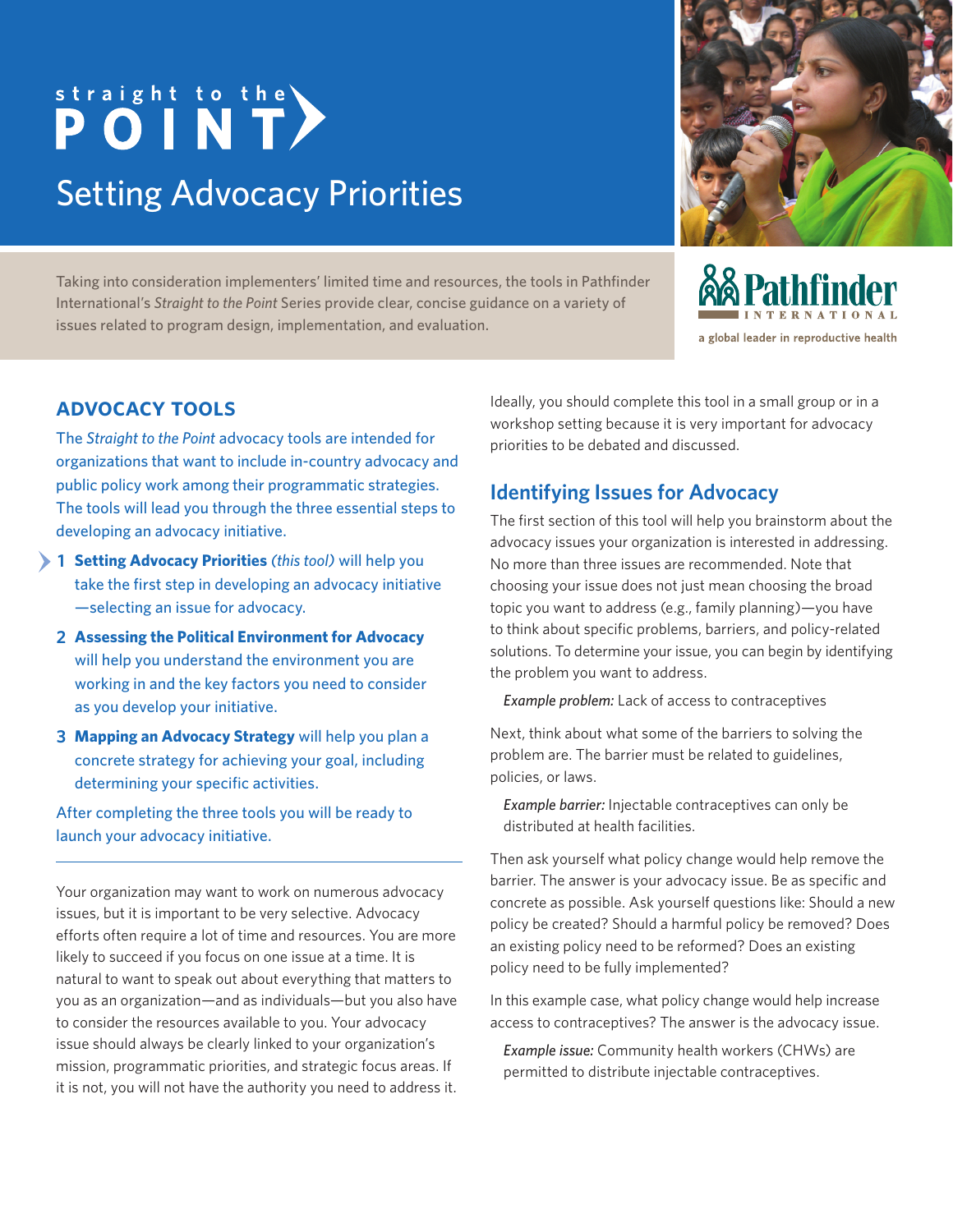One way to increase access to contraceptives might be to raise awareness among religious groups about family planning. This is a good idea, but it is *not* an issue for advocacy. Your issue should be directly linked to a policy change. In this example case, CHWs are not currently permitted to distribute injectable contraceptives, so a policy change is needed. The next two tools in the series will help you determine exactly *how* the change will be made.

Sometimes advocacy will be an appropriate programmatic strategy, but often it will not. This depends on whether or not policies have the potential to help solve the problem.

#### **Evaluating Issues for Advocacy**

This section will help you prioritize the issues you identified in the previous section. The tool lists important criteria that you should consider when deciding which advocacy issue to pursue. The criteria take into account: your organization's potential impact on the issue; the effort required to impact the issue; and the importance of the issue to your work. Discuss and debate the criteria as they apply to each of the advocacy issues you identified. Additional sheets of paper, a flipchart, or a computer may be helpful for making notes and recording your answers.

**Before setting your advocacy priorities, you should be familiar with the following terms and common definitions:**

#### **advocacy**

Advocacy is a strategy to influence policymakers to make a policy change (e.g., create supportive policies, reform or remove harmful policies, ensure the funding and implementation of supportive policies).

When we talk about advocacy, we do *not* mean information, education, and communication (IEC) activities. Advocacy is not about changing specific practices or even building community awareness or support for an issue or practice. Rather, advocacy

is intended to change opinion about a *policy*—specifically, policymakers' opinions—and achieve a particular policy change. It is often necessary to conduct opinion change activities with the media, community members, religious leaders, and health care providers before conducting advocacy activities. However, these efforts are only considered advocacy activities if the target groups then put pressure on the policymaking process. Additionally, efforts to persuade government offices/ministries/etc. to give funding to your organization's programs are *not* advocacy.

#### **policy**

A policy can be a plan, strategy, or agenda; program or course of action; human rights instrument; budget decision; piece of legislation; or regulations or protocols/guidance issued by a government, multinational entity, or institution.

#### **policymakers**

Policymakers are typically government officials or people with formal political power (e.g., parliamentarians, ministers or agency officials, and their staff).

#### **lobbying**

Generally, lobbying is defined as the work of influencing a specific piece of legislation. So, while lobbying can be part of an advocacy strategy, advocacy work does not necessarily involve lobbying. For example, holding a meeting with a policymaker explaining the benefits of permitting community health workers to distribute injectable contraceptives is *not* lobbying. Encouraging that same policymaker to sign a piece of legislation permitting this *is* lobbying. Often, limitations are placed on NGOs' lobbying activities. Before considering lobbying as part of your advocacy strategy, review your country's laws and policies governing NGO lobbying and advocacy.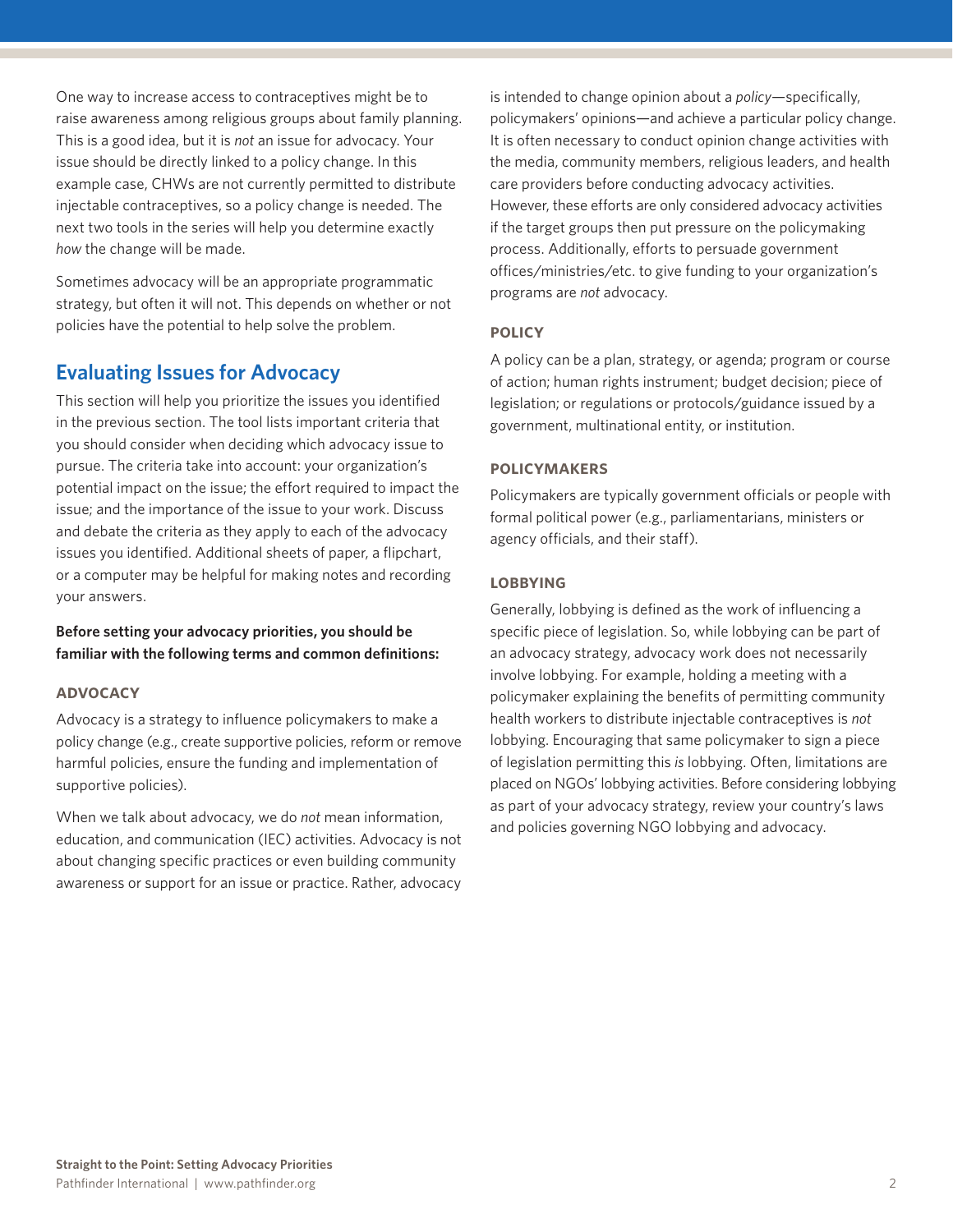## **Identifying Issues for Advocacy**

Choose up to three problems and barriers. Then identify three issues associated with them. Note: You do not necessarily have to identify three problems/barriers. For example, you can choose just one problem/barrier and then decide on three potential issues related to it.

|              | PROBLEM/BARRIER | <b>ISSUE</b> |
|--------------|-----------------|--------------|
| $\mathbf{1}$ |                 |              |
| $\mathbf 2$  |                 |              |
| $\mathbf{3}$ |                 |              |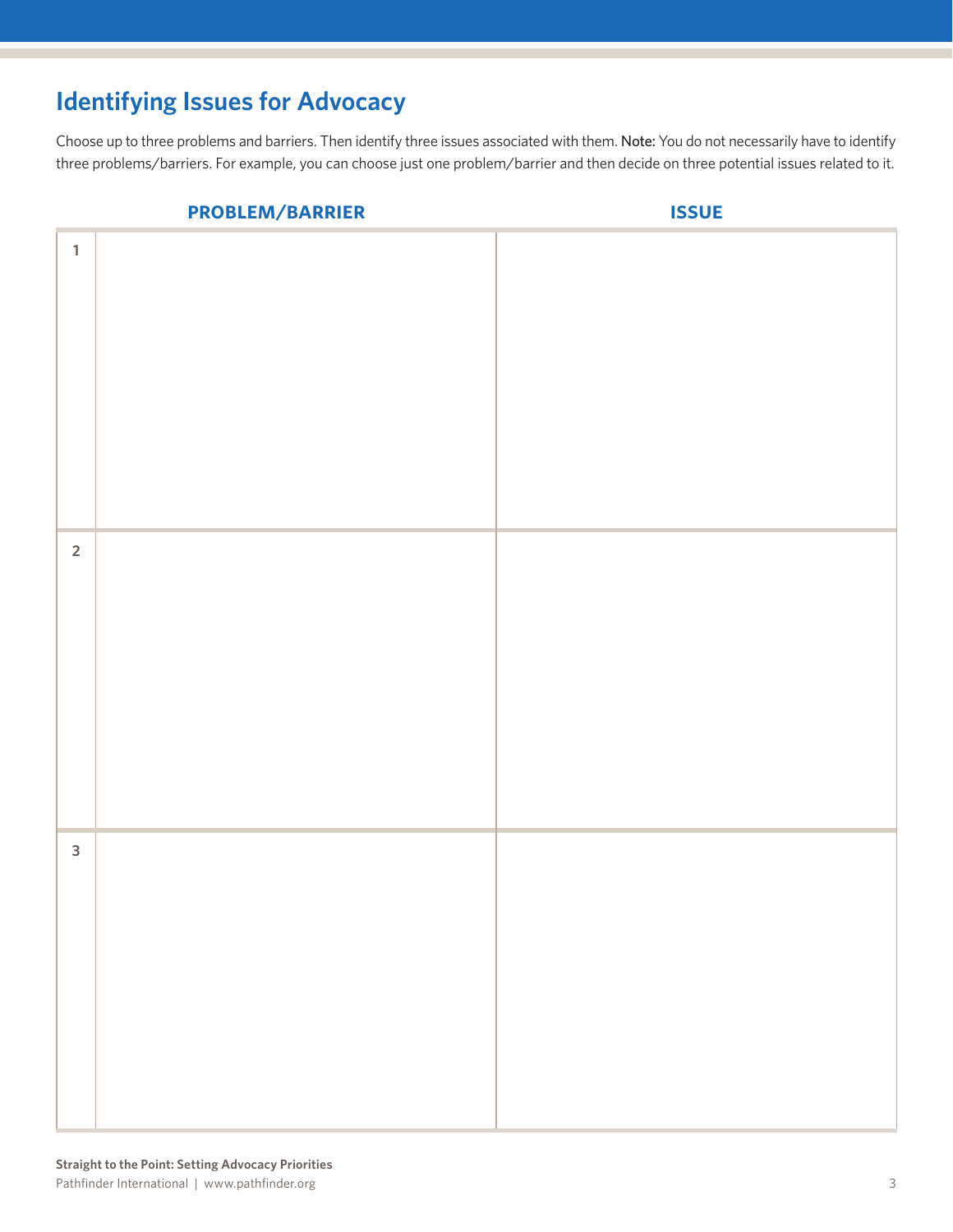## **Evaluating Issues for Advocacy**

The criteria below will help you select the best issue for your advocacy initiative. For each potential advocacy issue, consider the criteria and circle **high, medium,** or **low**. Make brief notes explaining your decision. For all of the criteria, **high is the best rating** and **low is the worst rating.** A good issue for advocacy will receive more highs than mediums and lows.

|                |                                                                                                                                                                                                                                                                                                                    | <b>ISSUE 1</b>                               |               |            | <b>ISSUE 2</b> |               |            | <b>ISSUE 3</b> |               |            |  |
|----------------|--------------------------------------------------------------------------------------------------------------------------------------------------------------------------------------------------------------------------------------------------------------------------------------------------------------------|----------------------------------------------|---------------|------------|----------------|---------------|------------|----------------|---------------|------------|--|
|                | <b>CRITERIA</b>                                                                                                                                                                                                                                                                                                    | For each issue, circle High, Medium, or Low. |               |            |                |               |            |                |               |            |  |
| 1              | Policy change needed<br>is clear*<br>For an initiative to succeed,<br>you must know what kind of<br>policy change is needed. If<br>your advocacy issue is not<br>very specific, it will be harder<br>to design a strong strategy.<br><b>CLEAR (HIGH)</b><br><b>SOMEWHAT CLEAR (MEDIUM)</b><br><b>UNCLEAR (LOW)</b> | <b>HIGH</b>                                  | <b>MEDIUM</b> | <b>LOW</b> | <b>HIGH</b>    | <b>MEDIUM</b> | <b>LOW</b> | <b>HIGH</b>    | <b>MEDIUM</b> | <b>LOW</b> |  |
| $\overline{2}$ | Number of your programs<br>that will be affected by<br>your issue*<br>If you have a lot of programs<br>(or a very large program)<br>that will be affected, it is<br>probably a better issue.<br>4+ (HIGH)<br>2-3 (MEDIUM)<br>1 (LOW)                                                                               | <b>HIGH</b>                                  | <b>MEDIUM</b> | <b>LOW</b> | <b>HIGH</b>    | <b>MEDIUM</b> | <b>LOW</b> | <b>HIGH</b>    | <b>MEDIUM</b> | <b>LOW</b> |  |
| 3              | Level of effort required<br>How much of your time,<br>energy, and other resources<br>$\sim$ $\sim$<br>will be needed?<br><b>VERY LITTLE (HIGH)</b><br><b>MODERATE EFFORT (MEDIUM)</b><br>A LOT (LOW)                                                                                                               | <b>HIGH</b>                                  | <b>MEDIUM</b> | <b>LOW</b> | <b>HIGH</b>    | <b>MEDIUM</b> | <b>LOW</b> | <b>HIGH</b>    | <b>MEDIUM</b> | <b>LOW</b> |  |

*\* These criteria are particularly important. As you make your final assessment, pay extra attention to the issues' ratings in the starred categories.*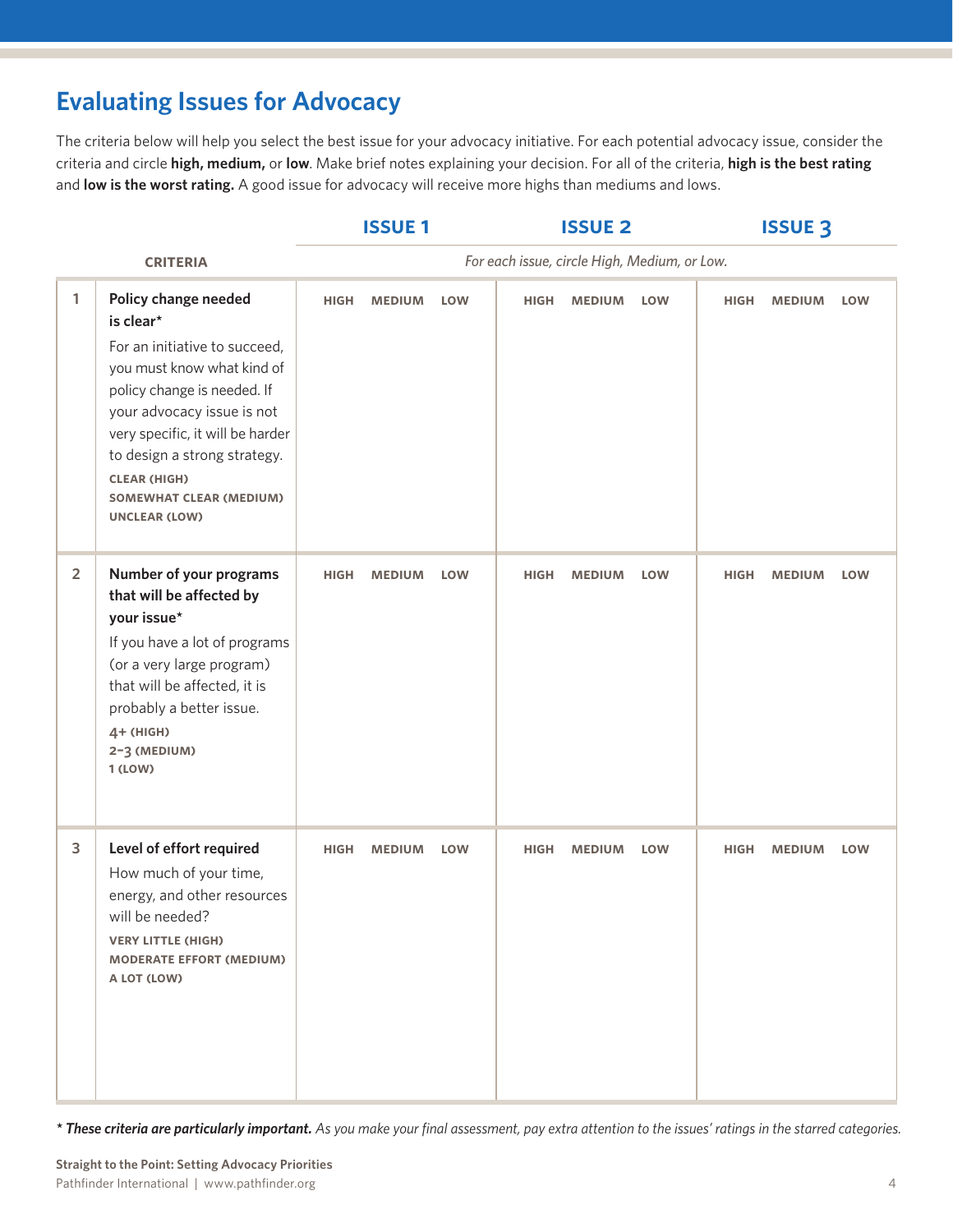# **Evaluating Issues for Advocacy** *(continued)*

|                |                                                                                                                                                                                                               | <b>ISSUE1</b>                                |               |            |             | <b>ISSUE 2</b> |            | <b>ISSUE 3</b> |               |            |
|----------------|---------------------------------------------------------------------------------------------------------------------------------------------------------------------------------------------------------------|----------------------------------------------|---------------|------------|-------------|----------------|------------|----------------|---------------|------------|
|                | <b>CRITERIA</b>                                                                                                                                                                                               | For each issue, circle High, Medium, or Low. |               |            |             |                |            |                |               |            |
| 4              | Potential for success*<br>How likely is it that you<br>will succeed? If success<br>is unlikely, this is not a<br>good issue.<br><b>VERY LIKELY (HIGH)</b><br>POSSIBLE/MAYBE (MEDIUM)<br><b>UNLIKELY (LOW)</b> | <b>HIGH</b>                                  | <b>MEDIUM</b> | <b>LOW</b> | <b>HIGH</b> | <b>MEDIUM</b>  | LOW        | <b>HIGH</b>    | <b>MEDIUM</b> | <b>LOW</b> |
| 5              | <b>Estimated time required</b><br>to succeed<br>The shorter the amount of<br>time needed, the better.<br><b>LESS THAN 1 YR. (HIGH)</b><br>1-2 YRS. (MEDIUM)<br>3+ YRS. (LOW)                                  | <b>HIGH</b>                                  | <b>MEDIUM</b> | <b>LOW</b> | <b>HIGH</b> | <b>MEDIUM</b>  | <b>LOW</b> | <b>HIGH</b>    | <b>MEDIUM</b> | <b>LOW</b> |
| 6              | Level of public support<br>for your issue<br>If the public is supportive,<br>your chances for success<br>are higher.<br><b>SUPPORTIVE (HIGH)</b><br><b>NEUTRAL (MEDIUM)</b><br><b>OPPOSED (LOW)</b>           | <b>HIGH</b>                                  | <b>MEDIUM</b> | <b>LOW</b> | <b>HIGH</b> | <b>MEDIUM</b>  | <b>LOW</b> | <b>HIGH</b>    | <b>MEDIUM</b> | <b>LOW</b> |
| $\overline{7}$ | Level of policymakers'<br>support for your issue<br>If policymakers are<br>supportive, your chances<br>for success are higher.<br><b>SUPPORTIVE (HIGH)</b><br><b>NEUTRAL (MEDIUM)</b><br><b>OPPOSED (LOW)</b> | <b>HIGH</b>                                  | <b>MEDIUM</b> | <b>LOW</b> | <b>HIGH</b> | <b>MEDIUM</b>  | <b>LOW</b> | <b>HIGH</b>    | <b>MEDIUM</b> | <b>LOW</b> |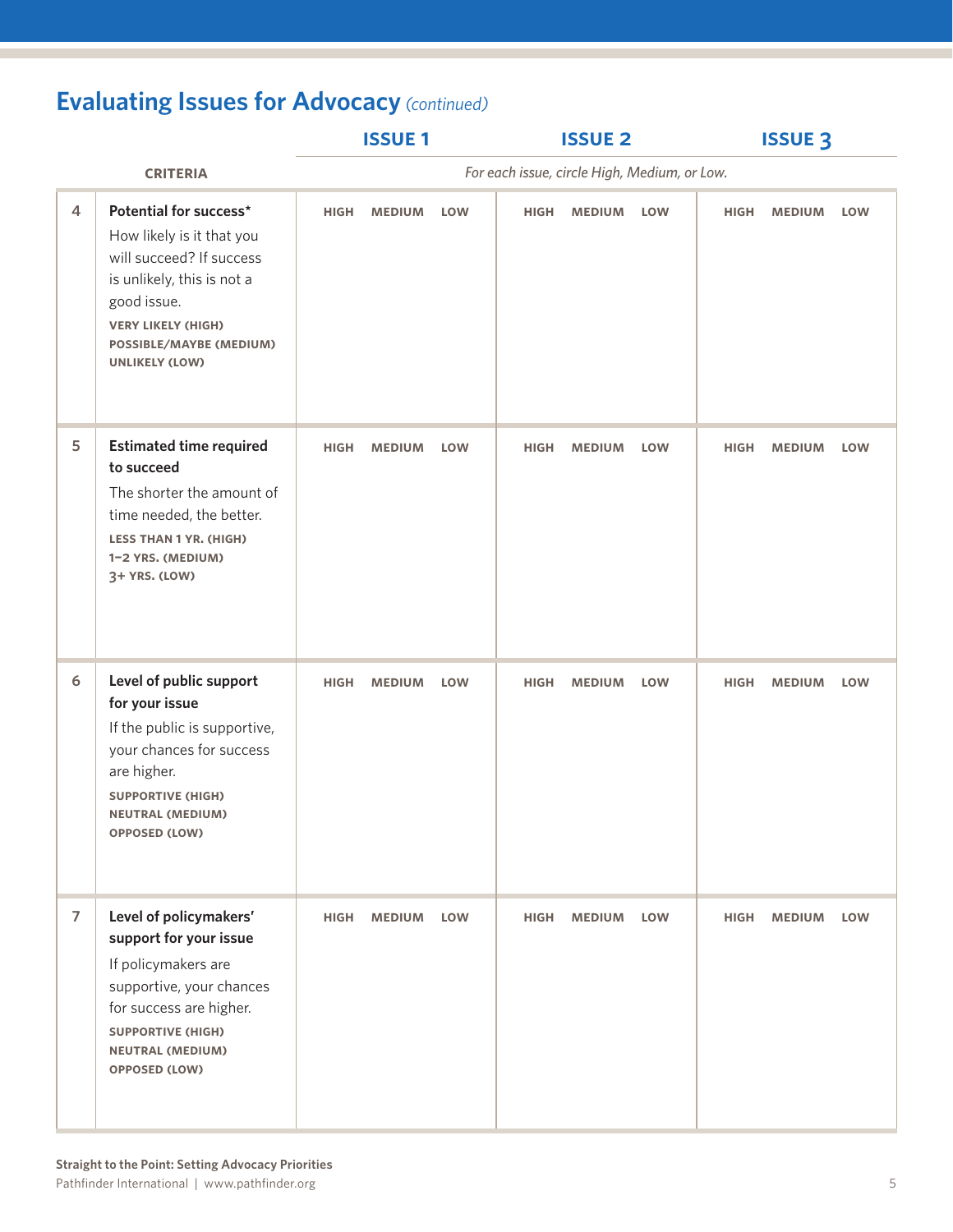# **Evaluating Issues for Advocacy** *(continued)*

|                 |                                                                                                                                                                                                                                                                                                        | <b>ISSUE1</b> |               |            |             | <b>ISSUE 2</b>                               |            | <b>ISSUE 3</b> |               |            |
|-----------------|--------------------------------------------------------------------------------------------------------------------------------------------------------------------------------------------------------------------------------------------------------------------------------------------------------|---------------|---------------|------------|-------------|----------------------------------------------|------------|----------------|---------------|------------|
| <b>CRITERIA</b> |                                                                                                                                                                                                                                                                                                        |               |               |            |             | For each issue, circle High, Medium, or Low. |            |                |               |            |
| 8               | <b>Potential for negative</b><br>consequences for your<br>organization<br>Will your activities hurt your<br>reputation, decrease your<br>potential for funding, put<br>your staff in danger, etc.?<br><b>UNLIKELY (HIGH)</b><br><b>POSSIBLE/MAYBE (MEDIUM)</b><br><b>VERY LIKELY (LOW)</b>             | <b>HIGH</b>   | <b>MEDIUM</b> | <b>LOW</b> | <b>HIGH</b> | <b>MEDIUM</b>                                | <b>LOW</b> | <b>HIGH</b>    | <b>MEDIUM</b> | <b>LOW</b> |
| 9               | <b>Potential for positive</b><br>consequences for your<br>organization<br>Will your activities improve<br>your reputation, help you<br>get new funding, etc.?<br><b>VERY LIKELY (HIGH)</b><br><b>POSSIBLE/MAYBE (MEDIUM)</b><br><b>UNLIKELY (LOW)</b>                                                  | <b>HIGH</b>   | <b>MEDIUM</b> | <b>LOW</b> | <b>HIGH</b> | <b>MEDIUM</b>                                | <b>LOW</b> | <b>HIGH</b>    | <b>MEDIUM</b> | <b>LOW</b> |
| 10              | <b>Financial resources to</b><br>support this kind of<br>advocacy work*<br>It is essential to be realistic<br>about funding. Without the<br>necessary financial resources,<br>success is unlikely.<br><b>FUNDS EXIST NOW (HIGH)</b><br><b>NEW FUNDS LIKELY (MEDIUM)</b><br><b>FUNDS UNLIKELY (LOW)</b> | <b>HIGH</b>   | <b>MEDIUM</b> | <b>LOW</b> | <b>HIGH</b> | <b>MEDIUM</b>                                | <b>LOW</b> | <b>HIGH</b>    | <b>MEDIUM</b> | <b>LOW</b> |
| 11              | Partners to support you in<br>this kind of advocacy work<br>Having strong partnerships<br>is usually essential to<br>success, especially for<br>larger initiatives.<br>3+ (HIGH)<br>1-2 (MEDIUM)<br>O (LOW)                                                                                            | <b>HIGH</b>   | <b>MEDIUM</b> | <b>LOW</b> | <b>HIGH</b> | <b>MEDIUM</b>                                | <b>LOW</b> | <b>HIGH</b>    | <b>MEDIUM</b> | <b>LOW</b> |